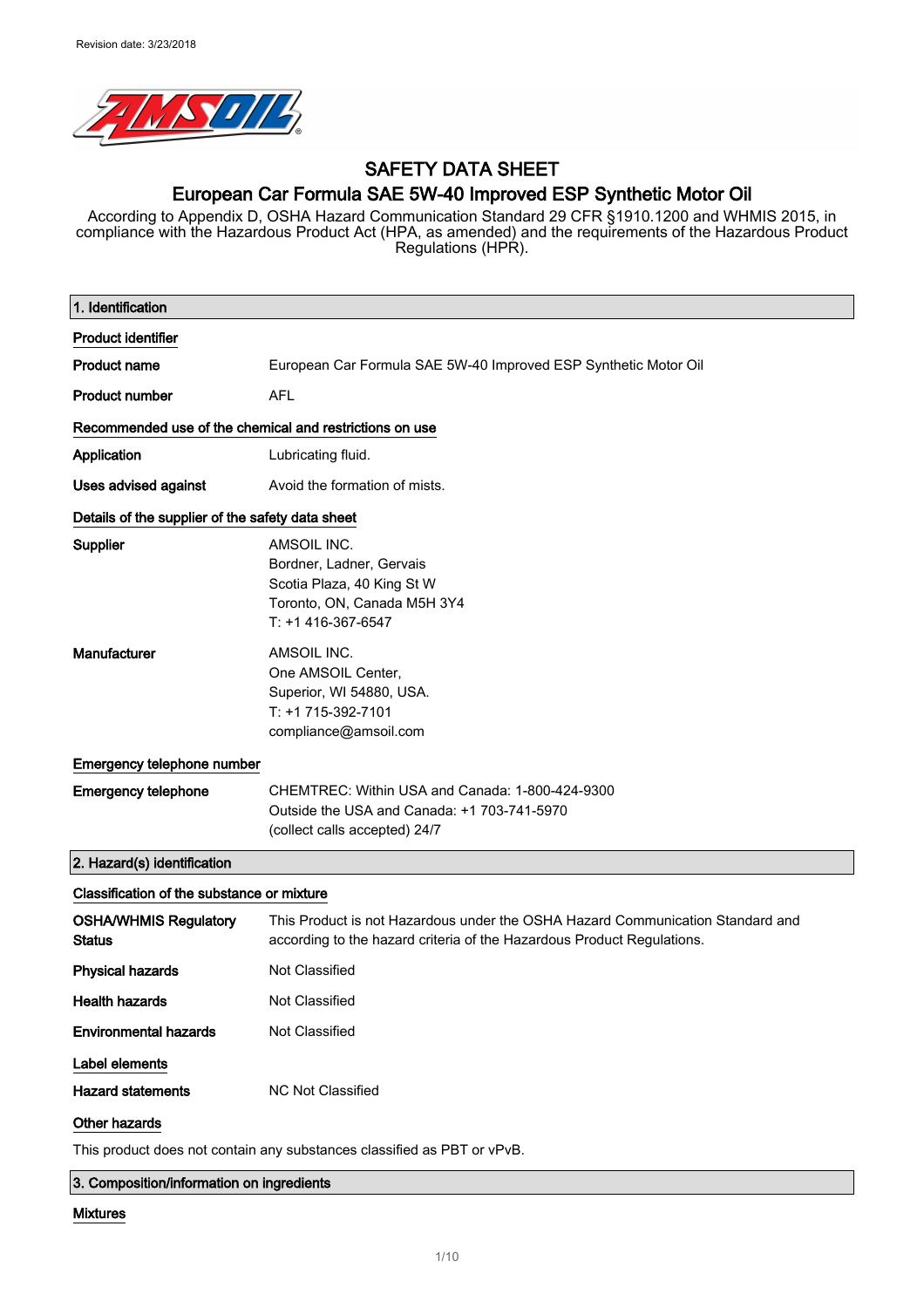| Hydrogenated base oil                                 | $25 - 40%$                                                                                                                                                                                                                                                                                                                                                                                                                                                                 |
|-------------------------------------------------------|----------------------------------------------------------------------------------------------------------------------------------------------------------------------------------------------------------------------------------------------------------------------------------------------------------------------------------------------------------------------------------------------------------------------------------------------------------------------------|
| CAS number: 64742-54-7                                |                                                                                                                                                                                                                                                                                                                                                                                                                                                                            |
| Classification<br>Asp. Tox. 1 - H304                  |                                                                                                                                                                                                                                                                                                                                                                                                                                                                            |
|                                                       | The full text for all hazard statements is displayed in Section 16.                                                                                                                                                                                                                                                                                                                                                                                                        |
| <b>Composition comments</b>                           | The exact percentage is withheld as a trade secret in accordance with 29 CFR 1910.1200.                                                                                                                                                                                                                                                                                                                                                                                    |
| 4. First-aid measures                                 |                                                                                                                                                                                                                                                                                                                                                                                                                                                                            |
| Description of first aid measures                     |                                                                                                                                                                                                                                                                                                                                                                                                                                                                            |
| <b>General information</b>                            | Get medical attention if any discomfort continues. Show this Safety Data Sheet to the medical<br>personnel.                                                                                                                                                                                                                                                                                                                                                                |
| Inhalation                                            | Move affected person to fresh air and keep warm and at rest in a position comfortable for<br>breathing. Maintain an open airway. Loosen tight clothing such as collar, tie or belt.                                                                                                                                                                                                                                                                                        |
| Ingestion                                             | Rinse mouth thoroughly with water. Give a few small glasses of water or milk to drink. Stop if<br>the affected person feels sick as vomiting may be dangerous. Do not induce vomiting unless<br>under the direction of medical personnel. If vomiting occurs, the head should be kept low so<br>that vomit does not enter the lungs. Never give anything by mouth to an unconscious person.<br>Maintain an open airway. Loosen tight clothing such as collar, tie or belt. |
| <b>Skin Contact</b>                                   | Wash skin thoroughly with soap and water.                                                                                                                                                                                                                                                                                                                                                                                                                                  |
| Eye contact                                           | Rinse immediately with plenty of water. Remove any contact lenses and open eyelids wide<br>apart. Continue to rinse for at least 10 minutes.                                                                                                                                                                                                                                                                                                                               |
| <b>Protection of first aiders</b>                     | First aid personnel should wear appropriate protective equipment during any rescue.                                                                                                                                                                                                                                                                                                                                                                                        |
|                                                       | Most important symptoms and effects, both acute and delayed                                                                                                                                                                                                                                                                                                                                                                                                                |
| <b>General information</b>                            | See Section 11 for additional information on health hazards. The severity of the symptoms<br>described will vary dependent on the concentration and the length of exposure.                                                                                                                                                                                                                                                                                                |
| Inhalation                                            | Prolonged inhalation of high concentrations may damage respiratory system.                                                                                                                                                                                                                                                                                                                                                                                                 |
| Ingestion                                             | Gastrointestinal symptoms, including upset stomach. Fumes from the stomach contents may<br>be inhaled, resulting in the same symptoms as inhalation.                                                                                                                                                                                                                                                                                                                       |
| <b>Skin contact</b>                                   | Prolonged contact may cause dryness of the skin.                                                                                                                                                                                                                                                                                                                                                                                                                           |
| Eye contact                                           | May cause temporary eye irritation.                                                                                                                                                                                                                                                                                                                                                                                                                                        |
|                                                       | Indication of immediate medical attention and special treatment needed                                                                                                                                                                                                                                                                                                                                                                                                     |
| Notes for the doctor                                  | Treat symptomatically.                                                                                                                                                                                                                                                                                                                                                                                                                                                     |
| <b>Specific treatments</b>                            | No special treatment required.                                                                                                                                                                                                                                                                                                                                                                                                                                             |
| 5. Fire-fighting measures                             |                                                                                                                                                                                                                                                                                                                                                                                                                                                                            |
| <b>Extinguishing media</b>                            |                                                                                                                                                                                                                                                                                                                                                                                                                                                                            |
| Suitable extinguishing media                          | Extinguish with alcohol-resistant foam, carbon dioxide, dry powder or water fog. Use fire-<br>extinguishing media suitable for the surrounding fire.                                                                                                                                                                                                                                                                                                                       |
| Unsuitable extinguishing<br>media                     | Do not use water jet as an extinguisher, as this will spread the fire.                                                                                                                                                                                                                                                                                                                                                                                                     |
| Special hazards arising from the substance or mixture |                                                                                                                                                                                                                                                                                                                                                                                                                                                                            |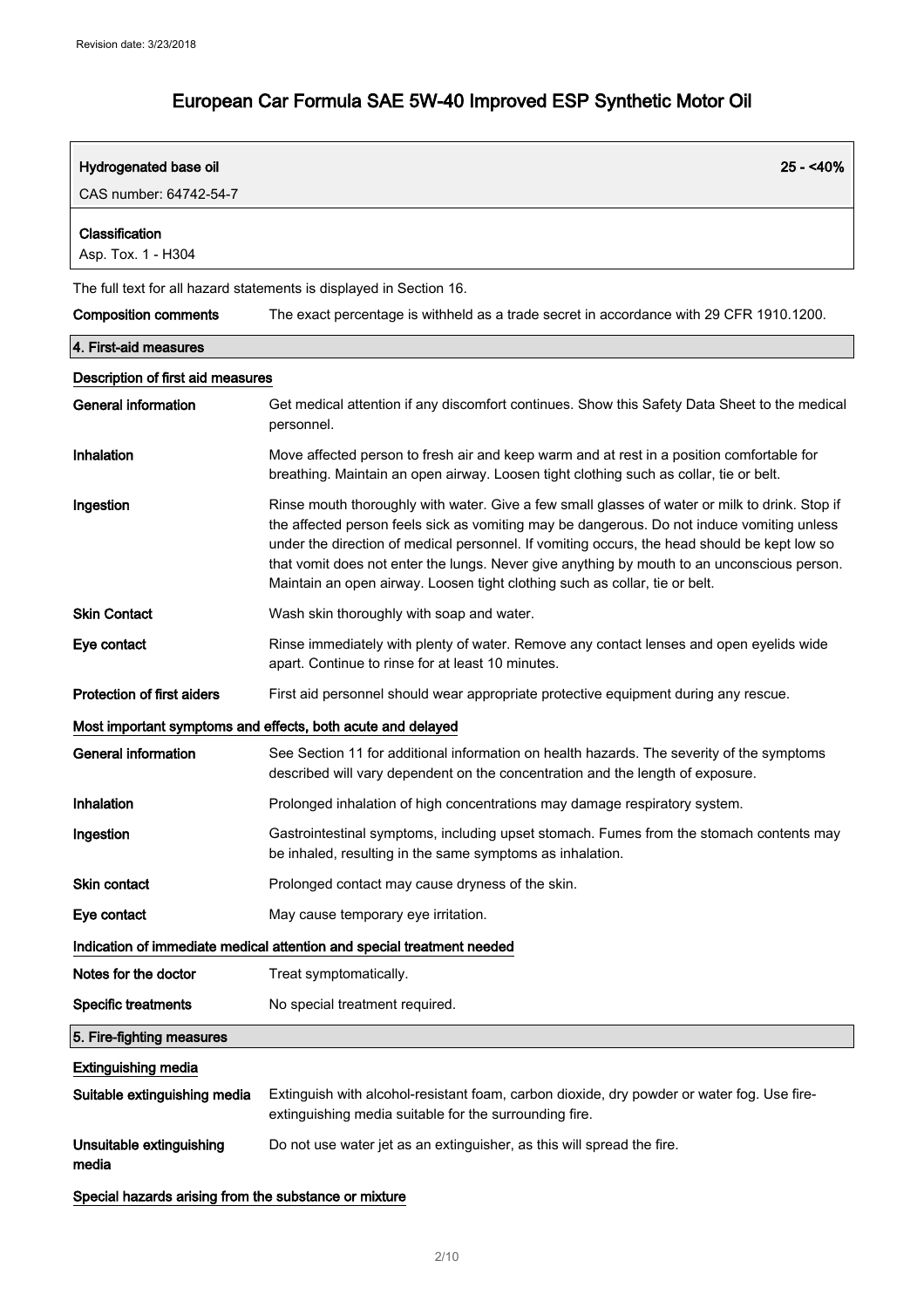| Specific hazards                                     | Containers can burst violently or explode when heated, due to excessive pressure build-up.<br>Contains Hydrocarbons. The product is immiscible with water and will spread on the water<br>surface.                                                                                                                                                                                                                                                                       |
|------------------------------------------------------|--------------------------------------------------------------------------------------------------------------------------------------------------------------------------------------------------------------------------------------------------------------------------------------------------------------------------------------------------------------------------------------------------------------------------------------------------------------------------|
| <b>Hazardous combustion</b><br>products              | Thermal decomposition or combustion products may include the following substances:<br>Harmful gases or vapors.                                                                                                                                                                                                                                                                                                                                                           |
| <b>Advice for firefighters</b>                       |                                                                                                                                                                                                                                                                                                                                                                                                                                                                          |
| Protective actions during<br>firefighting            | Avoid breathing fire gases or vapors. Evacuate area. Cool containers exposed to heat with<br>water spray and remove them from the fire area if it can be done without risk. Cool containers<br>exposed to flames with water until well after the fire is out. If a leak or spill has not ignited, use<br>water spray to disperse vapors and protect men stopping the leak.                                                                                               |
| Special protective equipment<br>for firefighters     | Wear positive-pressure self-contained breathing apparatus (SCBA) and appropriate protective<br>clothing. Standard Firefighter's clothing including helmets, protective boots and gloves, that<br>provides a basic level of protection during chemical incidents is defined by the Canada<br>Occupational Health and Safety Regulations, by provincial guidelines on occupational health<br>and safety or by NFPA standards if applicable.                                |
| 6. Accidental release measures                       |                                                                                                                                                                                                                                                                                                                                                                                                                                                                          |
|                                                      | Personal precautions, protective equipment and emergency procedures                                                                                                                                                                                                                                                                                                                                                                                                      |
| <b>Personal precautions</b>                          | No action shall be taken without appropriate training or involving any personal risk. Keep<br>unnecessary and unprotected personnel away from the spillage. Wear protective clothing as<br>described in Section 8 of this safety data sheet. Follow precautions for safe handling<br>described in this safety data sheet. Wash thoroughly after dealing with a spillage. Use<br>protective equipment appropriate for surrounding materials.                              |
| <b>Environmental precautions</b>                     |                                                                                                                                                                                                                                                                                                                                                                                                                                                                          |
| <b>Environmental precautions</b>                     | Avoid discharge to the aquatic environment.                                                                                                                                                                                                                                                                                                                                                                                                                              |
| Methods and material for containment and cleaning up |                                                                                                                                                                                                                                                                                                                                                                                                                                                                          |
| Methods for cleaning up                              | Wear protective clothing as described in Section 8 of this safety data sheet. Clear up spills<br>immediately and dispose of waste safely. Reuse or recycle products wherever possible.<br>Absorb the spillage with an inert, dry material and place it in a suitable waste disposal<br>container. Flush contaminated area with plenty of water. Wash thoroughly after dealing with a<br>spillage. Dispose of contents/container in accordance with national regulations. |
| Reference to other sections                          | For personal protection, see Section 8. For waste disposal, see Section 13.                                                                                                                                                                                                                                                                                                                                                                                              |
| 7. Handling and storage                              |                                                                                                                                                                                                                                                                                                                                                                                                                                                                          |
| Precautions for safe handling                        |                                                                                                                                                                                                                                                                                                                                                                                                                                                                          |
| <b>Usage precautions</b>                             | Read and follow manufacturer's recommendations. Wear protective clothing as described in<br>Section 8 of this safety data sheet. Keep away from food, drink and animal feeding stuffs.<br>Handle all packages and containers carefully to minimize spills. Keep container tightly sealed<br>when not in use. Avoid the formation of mists. Avoid contact with used product. Do not reuse<br>empty containers.                                                            |
| Advice on general<br>occupational hygiene            | Wash promptly if skin becomes contaminated. Take off contaminated clothing and wash<br>before reuse. Wash contaminated clothing before reuse. Do not eat, drink or smoke when<br>using this product. Wash at the end of each work shift and before eating, smoking and using                                                                                                                                                                                             |

# the toilet. Change work clothing daily before leaving workplace. Conditions for safe storage, including any incompatibilities

Storage precautions Store away from incompatible materials (see Section 10). Keep container tightly closed, in a cool, well ventilated place. Protect containers from damage.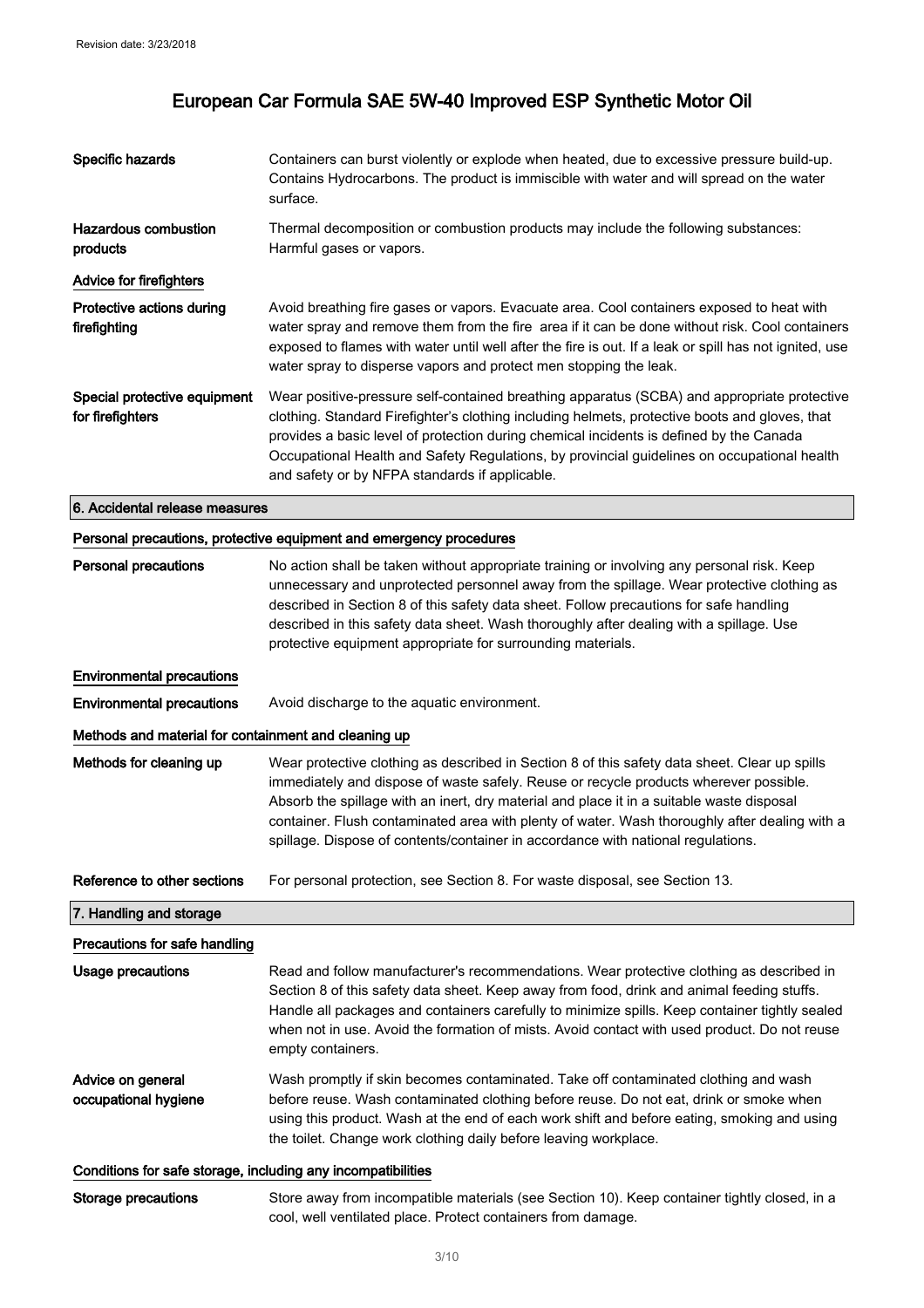| Storage class                                                                                                             | Chemical storage.                                                                                                                                                                                                                                                                                                                                                                                                                                                                                                                                                                                                                                                                                                                                                                                                                        |
|---------------------------------------------------------------------------------------------------------------------------|------------------------------------------------------------------------------------------------------------------------------------------------------------------------------------------------------------------------------------------------------------------------------------------------------------------------------------------------------------------------------------------------------------------------------------------------------------------------------------------------------------------------------------------------------------------------------------------------------------------------------------------------------------------------------------------------------------------------------------------------------------------------------------------------------------------------------------------|
| Specific end uses(s)                                                                                                      |                                                                                                                                                                                                                                                                                                                                                                                                                                                                                                                                                                                                                                                                                                                                                                                                                                          |
| Specific end use(s)                                                                                                       | The identified uses for this product are detailed in Section 1.                                                                                                                                                                                                                                                                                                                                                                                                                                                                                                                                                                                                                                                                                                                                                                          |
| 8. Exposure Controls/personal protection                                                                                  |                                                                                                                                                                                                                                                                                                                                                                                                                                                                                                                                                                                                                                                                                                                                                                                                                                          |
| <b>Control parameters</b>                                                                                                 |                                                                                                                                                                                                                                                                                                                                                                                                                                                                                                                                                                                                                                                                                                                                                                                                                                          |
| Occupational exposure limits                                                                                              |                                                                                                                                                                                                                                                                                                                                                                                                                                                                                                                                                                                                                                                                                                                                                                                                                                          |
| <b>Comments</b>                                                                                                           | The following constituents are the only constituents of the product which have a PEL, TLV or<br>other recommended exposure limit. At this time, the other constituents have no known<br>exposure limits.                                                                                                                                                                                                                                                                                                                                                                                                                                                                                                                                                                                                                                 |
| Long-term exposure limit (8-hour TWA): 5 mg/m <sup>3</sup><br>Short-term exposure limit (15-minute): 10 mg/m <sup>3</sup> | Under conditions which may generate mists, the following exposure limits are recommended:                                                                                                                                                                                                                                                                                                                                                                                                                                                                                                                                                                                                                                                                                                                                                |
| <b>Exposure controls</b>                                                                                                  |                                                                                                                                                                                                                                                                                                                                                                                                                                                                                                                                                                                                                                                                                                                                                                                                                                          |
| Appropriate engineering<br>controls                                                                                       | Provide adequate ventilation. Good general ventilation should be adequate to control worker<br>exposure to airborne contaminants.                                                                                                                                                                                                                                                                                                                                                                                                                                                                                                                                                                                                                                                                                                        |
| Eye/face protection                                                                                                       | Eyewear complying with an approved standard should be worn if a risk assessment indicates<br>eye contact is possible. Personal protective equipment for eye and face protection should<br>comply with OSHA 1910.133 and/or the Canadian regulation on health and safety at work,<br>SOR/86-304, Part XII (12.6), and any relevant provincial regulation relating to health and<br>safety at work. The following protection should be worn: Chemical splash goggles.                                                                                                                                                                                                                                                                                                                                                                      |
| Hand protection                                                                                                           | Chemical-resistant, impervious gloves complying with an approved standard should be worn if<br>a risk assessment indicates skin contact is possible. The most suitable glove should be<br>chosen in consultation with the glove supplier/manufacturer, who can provide information<br>about the breakthrough time of the glove material. To protect hands from chemicals, gloves<br>should comply with OSHA 1910.138 and/or the Canadian regulation on health and safety at<br>work, SOR/86-304, Part XII (12.9), and be demonstrated to be impervious to the chemical and<br>resist degradation. Considering the data specified by the glove manufacturer, check during<br>use that the gloves are retaining their protective properties and change them as soon as any<br>deterioration is detected. Frequent changes are recommended. |
| Other skin and body<br>protection                                                                                         | Appropriate footwear and additional protective clothing complying with an approved standard<br>should be worn if a risk assessment indicates skin contamination is possible.                                                                                                                                                                                                                                                                                                                                                                                                                                                                                                                                                                                                                                                             |
| Hygiene measures                                                                                                          | Provide eyewash station and safety shower. Contaminated work clothing should not be<br>allowed out of the workplace. Wash contaminated clothing before reuse. Clean equipment<br>and the work area every day. Good personal hygiene procedures should be implemented.<br>Wash at the end of each work shift and before eating, smoking and using the toilet. When<br>using do not eat, drink or smoke.                                                                                                                                                                                                                                                                                                                                                                                                                                   |
| <b>Respiratory protection</b>                                                                                             | Respiratory protection complying with an approved standard should be worn if a risk<br>assessment indicates inhalation of contaminants is possible. Provide adequate ventilation.<br>Large Spillages: If ventilation is inadequate, suitable respiratory protection must be worn.                                                                                                                                                                                                                                                                                                                                                                                                                                                                                                                                                        |
| <b>Environmental exposure</b><br>controls                                                                                 | Not regarded as dangerous for the environment.                                                                                                                                                                                                                                                                                                                                                                                                                                                                                                                                                                                                                                                                                                                                                                                           |
| 9. Physical and Chemical Properties                                                                                       |                                                                                                                                                                                                                                                                                                                                                                                                                                                                                                                                                                                                                                                                                                                                                                                                                                          |

Information on basic physical and chemical properties

| Appearance | Liguid. |
|------------|---------|
| Color      | Amber.  |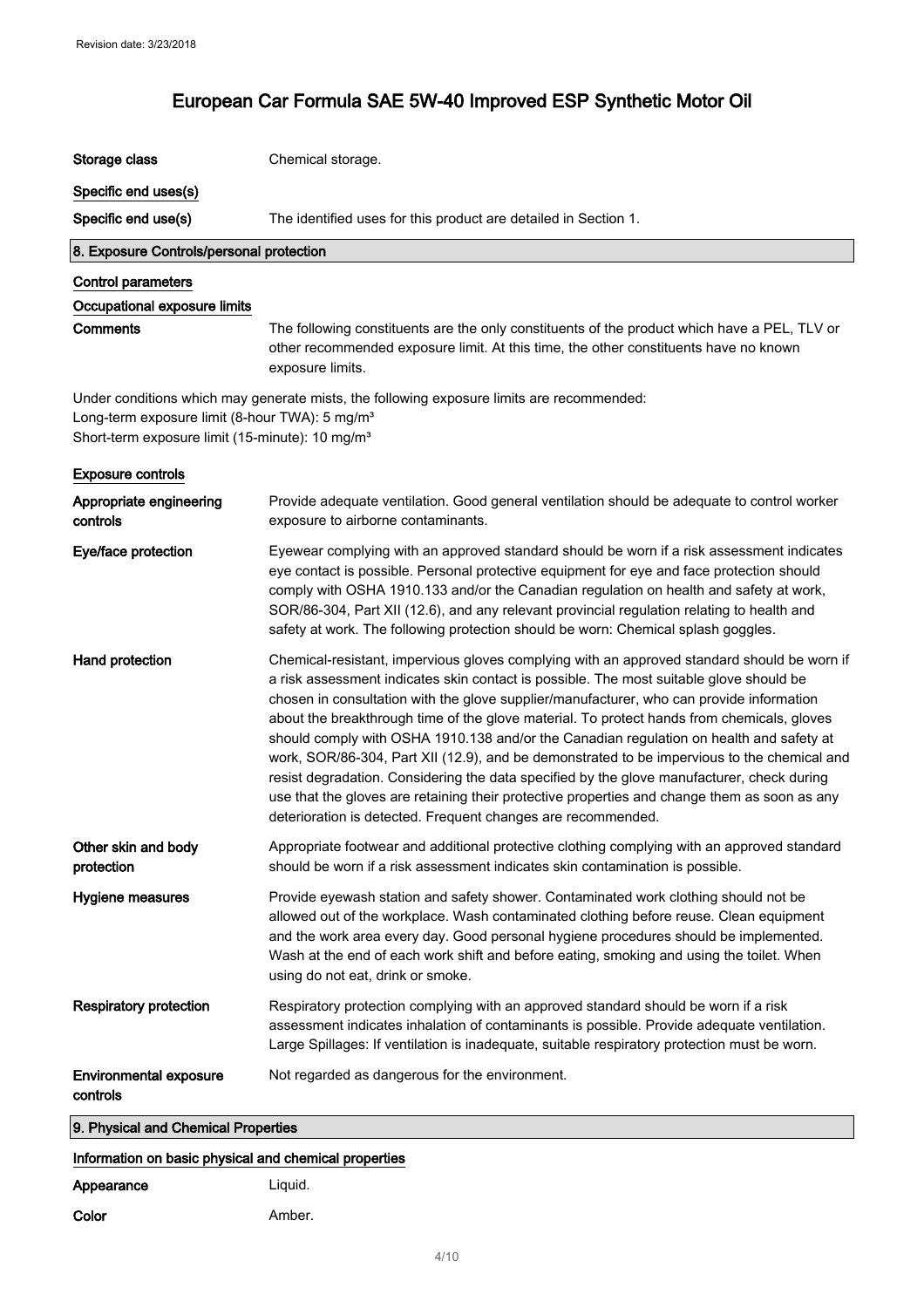| Odor                                            | Mild hydrocarbon.                                                                                                                                                      |
|-------------------------------------------------|------------------------------------------------------------------------------------------------------------------------------------------------------------------------|
| Odor threshold                                  | Not available.                                                                                                                                                         |
| pH                                              | Not available.                                                                                                                                                         |
| <b>Melting point</b>                            | Not available.                                                                                                                                                         |
| Initial boiling point and range                 | Not available.                                                                                                                                                         |
| Flash point                                     | 224°C Cleveland open cup. [ASTM D 92]                                                                                                                                  |
| <b>Evaporation rate</b>                         | Not available.                                                                                                                                                         |
| Upper/lower flammability or<br>explosive limits | Not available.                                                                                                                                                         |
| Vapor pressure                                  | Not available.                                                                                                                                                         |
| Vapor density                                   | Not available.                                                                                                                                                         |
| <b>Relative density</b>                         | 0.8498                                                                                                                                                                 |
| Solubility(ies)                                 | Not known.                                                                                                                                                             |
| <b>Partition coefficient</b>                    | Not available.                                                                                                                                                         |
| Auto-ignition temperature                       | Not available.                                                                                                                                                         |
| <b>Decomposition Temperature</b>                | Not available.                                                                                                                                                         |
| <b>Viscosity</b>                                | 88.5 cSt @ 40°C<br>14.3 cSt @ 100°C<br>[ASTM D 445]                                                                                                                    |
| <b>Explosive properties</b>                     | Not considered to be explosive.                                                                                                                                        |
| <b>Oxidizing properties</b>                     | Does not meet the criteria for classification as oxidizing.                                                                                                            |
| Fire point                                      | 240°C Cleveland open cup. [ASTM D 92]                                                                                                                                  |
| Pour point                                      | -40°C [ASTM D 97]                                                                                                                                                      |
| 10. Stability and reactivity                    |                                                                                                                                                                        |
| Reactivity                                      | See the other subsections of this section for further details.                                                                                                         |
| <b>Stability</b>                                | Stable at normal ambient temperatures and when used as recommended. Stable under the<br>prescribed storage conditions.                                                 |
| Possibility of hazardous<br>reactions           | No potentially hazardous reactions known.                                                                                                                              |
| Conditions to avoid                             | There are no known conditions that are likely to result in a hazardous situation.                                                                                      |
| Materials to avoid                              | No specific material or group of materials is likely to react with the product to produce a<br>hazardous situation.                                                    |
| Hazardous decomposition<br>products             | Does not decompose when used and stored as recommended. Thermal decomposition or<br>combustion products may include the following substances: Harmful gases or vapors. |
| 11. Toxicological information                   |                                                                                                                                                                        |

#### Information on toxicological effects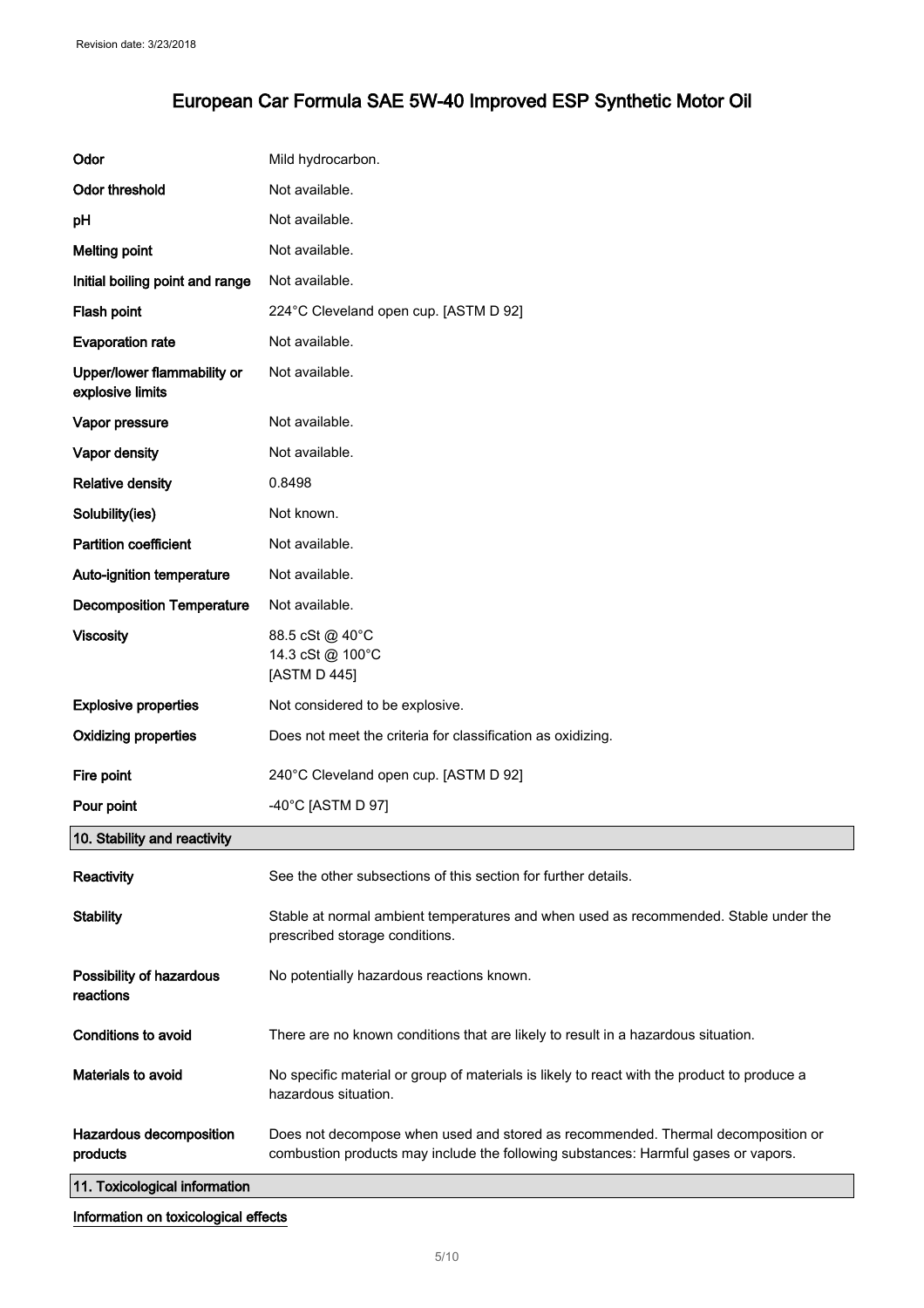| <b>Toxicological effects</b>                       | Not regarded as a health hazard under current legislation.                                                                                           |
|----------------------------------------------------|------------------------------------------------------------------------------------------------------------------------------------------------------|
| Acute toxicity - oral                              |                                                                                                                                                      |
| Notes (oral LD <sub>50</sub> )                     | Based on available data the classification criteria are not met.                                                                                     |
| Acute toxicity - dermal                            |                                                                                                                                                      |
| Notes (dermal LD <sub>50</sub> )                   | Based on available data the classification criteria are not met.                                                                                     |
| Acute toxicity - inhalation                        |                                                                                                                                                      |
| Notes (inhalation LC <sub>50</sub> )               | Based on available data the classification criteria are not met.                                                                                     |
| Skin corrosion/irritation                          |                                                                                                                                                      |
| Animal data                                        | Based on available data the classification criteria are not met.                                                                                     |
| Serious eye damage/irritation                      |                                                                                                                                                      |
| Serious eye damage/irritation                      | Based on available data the classification criteria are not met.                                                                                     |
| <b>Respiratory sensitization</b>                   |                                                                                                                                                      |
| <b>Respiratory sensitization</b>                   | Based on available data the classification criteria are not met.                                                                                     |
| <b>Skin sensitization</b>                          |                                                                                                                                                      |
| <b>Skin sensitization</b>                          | Based on available data the classification criteria are not met.                                                                                     |
| Germ cell mutagenicity                             |                                                                                                                                                      |
| Genotoxicity - in vitro                            | Based on available data the classification criteria are not met.                                                                                     |
| Carcinogenicity                                    |                                                                                                                                                      |
| Carcinogenicity                                    | Based on available data the classification criteria are not met.                                                                                     |
| <b>IARC</b> carcinogenicity                        | None of the ingredients are listed or exempt.                                                                                                        |
| Reproductive toxicity                              |                                                                                                                                                      |
| Reproductive toxicity - fertility                  | Based on available data the classification criteria are not met.                                                                                     |
| Reproductive toxicity -<br>development             | Based on available data the classification criteria are not met.                                                                                     |
|                                                    |                                                                                                                                                      |
| Specific target organ toxicity - single exposure   |                                                                                                                                                      |
| STOT - single exposure                             | Not classified as a specific target organ toxicant after a single exposure.                                                                          |
| Specific target organ toxicity - repeated exposure |                                                                                                                                                      |
| STOT - repeated exposure                           | Not classified as a specific target organ toxicant after repeated exposure.                                                                          |
| <b>Aspiration hazard</b>                           |                                                                                                                                                      |
| Aspiration hazard                                  | Based on available data the classification criteria are not met.                                                                                     |
| <b>General information</b>                         | No specific health hazards known. The severity of the symptoms described will vary                                                                   |
|                                                    | dependent on the concentration and the length of exposure.                                                                                           |
| Inhalation                                         | Prolonged inhalation of high concentrations may damage respiratory system.                                                                           |
| Ingestion                                          | Gastrointestinal symptoms, including upset stomach. Fumes from the stomach contents may<br>be inhaled, resulting in the same symptoms as inhalation. |
| <b>Skin Contact</b>                                | Prolonged contact may cause dryness of the skin.                                                                                                     |
| Eye contact                                        | May cause temporary eye irritation.                                                                                                                  |
| Route of exposure                                  | Ingestion Inhalation Skin and/or eye contact                                                                                                         |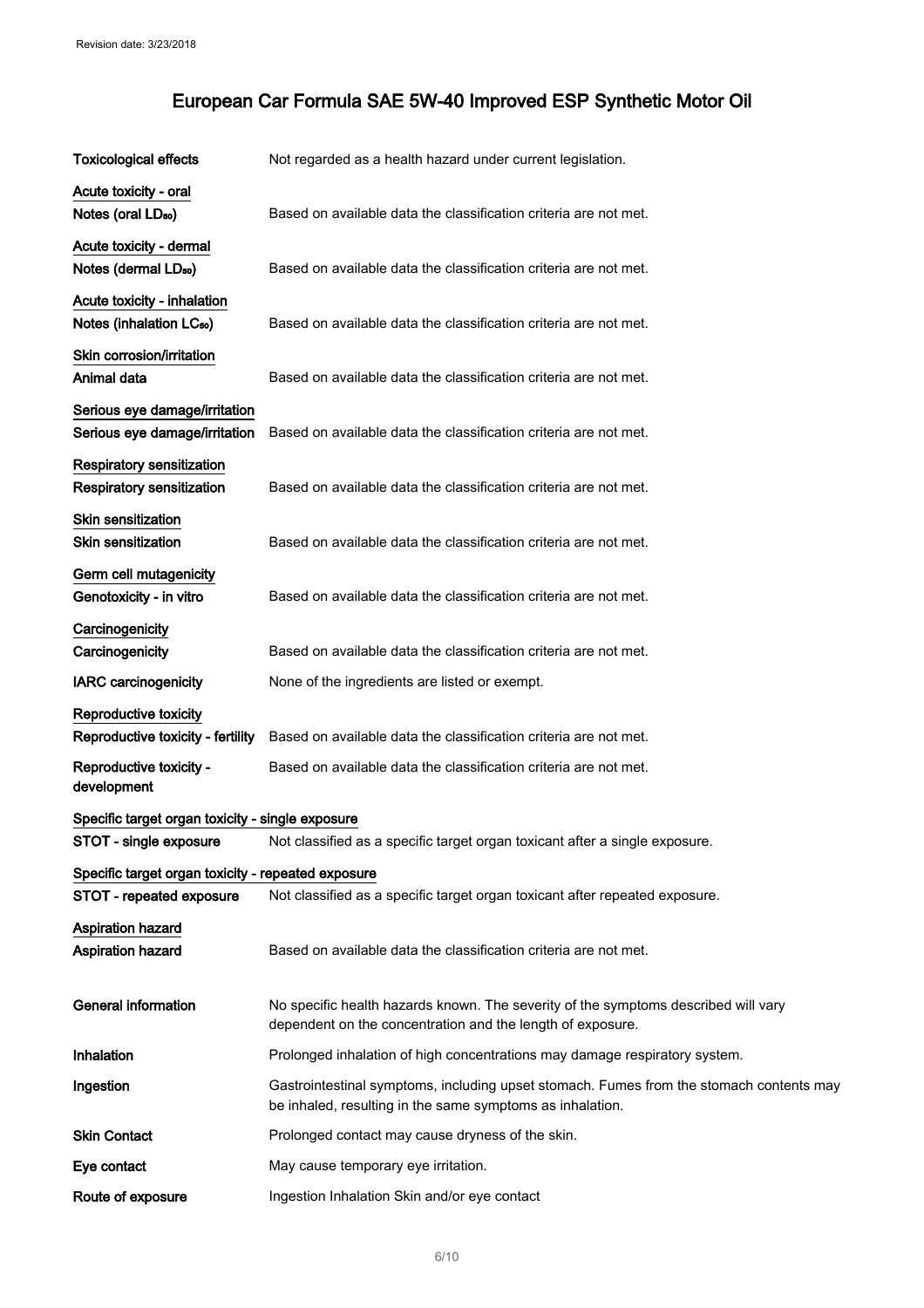| Target Organs<br>No specific target organs known. |  |
|---------------------------------------------------|--|
|---------------------------------------------------|--|

Medical considerations Skin disorders and allergies.

#### Toxicological information on ingredients.

#### Hydrogenated base oil

| Acute toxicity - oral                  |                                                                                                                                 |
|----------------------------------------|---------------------------------------------------------------------------------------------------------------------------------|
| Notes (oral LD <sub>50</sub> )         | LD <sub>50</sub> > 5000 mg/kg, Oral, Rat REACH dossier information.                                                             |
| Acute toxicity - dermal                |                                                                                                                                 |
| Notes (dermal LD <sub>50</sub> )       | LD <sub>50</sub> > 5000 mg/kg, Dermal, Rabbit REACH dossier information.                                                        |
| Acute toxicity - inhalation            |                                                                                                                                 |
| Notes (inhalation LC <sub>50</sub> )   | LC <sub>50</sub> > 5.53 mg/l, Inhalation, Rat REACH dossier information.                                                        |
| Skin corrosion/irritation              |                                                                                                                                 |
| Animal data                            | Dose: 0.5ml, 24 hours, Rabbit Erythema/eschar score: No erythema (0). Edema<br>score: No oedema (0). REACH dossier information. |
| Serious eye damage/irritation          |                                                                                                                                 |
| Serious eye<br>damage/irritation       | Dose: 0.1ml, 72 hours, Rabbit REACH dossier information.                                                                        |
| <b>Skin sensitization</b>              |                                                                                                                                 |
| Skin sensitization                     | Buehler test - Guinea pig: Not sensitizing. REACH dossier information.                                                          |
| Germ cell mutagenicity                 |                                                                                                                                 |
| Genotoxicity - in vitro                | Gene mutation: Negative. REACH dossier information.                                                                             |
| Genotoxicity - in vivo                 | Chromosome aberration: Negative. REACH dossier information.                                                                     |
| Reproductive toxicity                  |                                                                                                                                 |
| Reproductive toxicity -<br>fertility   | Screening - NOAEL > 1000 mg/kg/day, Oral, Rat P REACH dossier information.                                                      |
| Reproductive toxicity -<br>development | Developmental toxicity: - LOAEL: 125 mg/kg/day, Dermal, Rat REACH dossier<br>information.                                       |
| nical Information.                     |                                                                                                                                 |

12. Ecological Information

Ecotoxicity Not regarded as dangerous for the environment. However, large or frequent spills may have hazardous effects on the environment.

Toxicity Based on available data the classification criteria are not met.

#### Ecological information on ingredients.

Acute aquatic toxicity

#### Hydrogenated base oil

| Acute toxicity - fish                     | $LL_{50}$ , 96 hours: $> 100$ mg/l, Pimephales promelas (Fat-head Minnow) |
|-------------------------------------------|---------------------------------------------------------------------------|
| Acute toxicity - aquatic<br>invertebrates | $EL_{50}$ , 48 hours: > 10000 mg/l, Daphnia magna                         |
| Acute toxicity - aquatic<br>plants        | NOEL, 72 hours: > 100 mg/l, Pseudokirchneriella subcapitata               |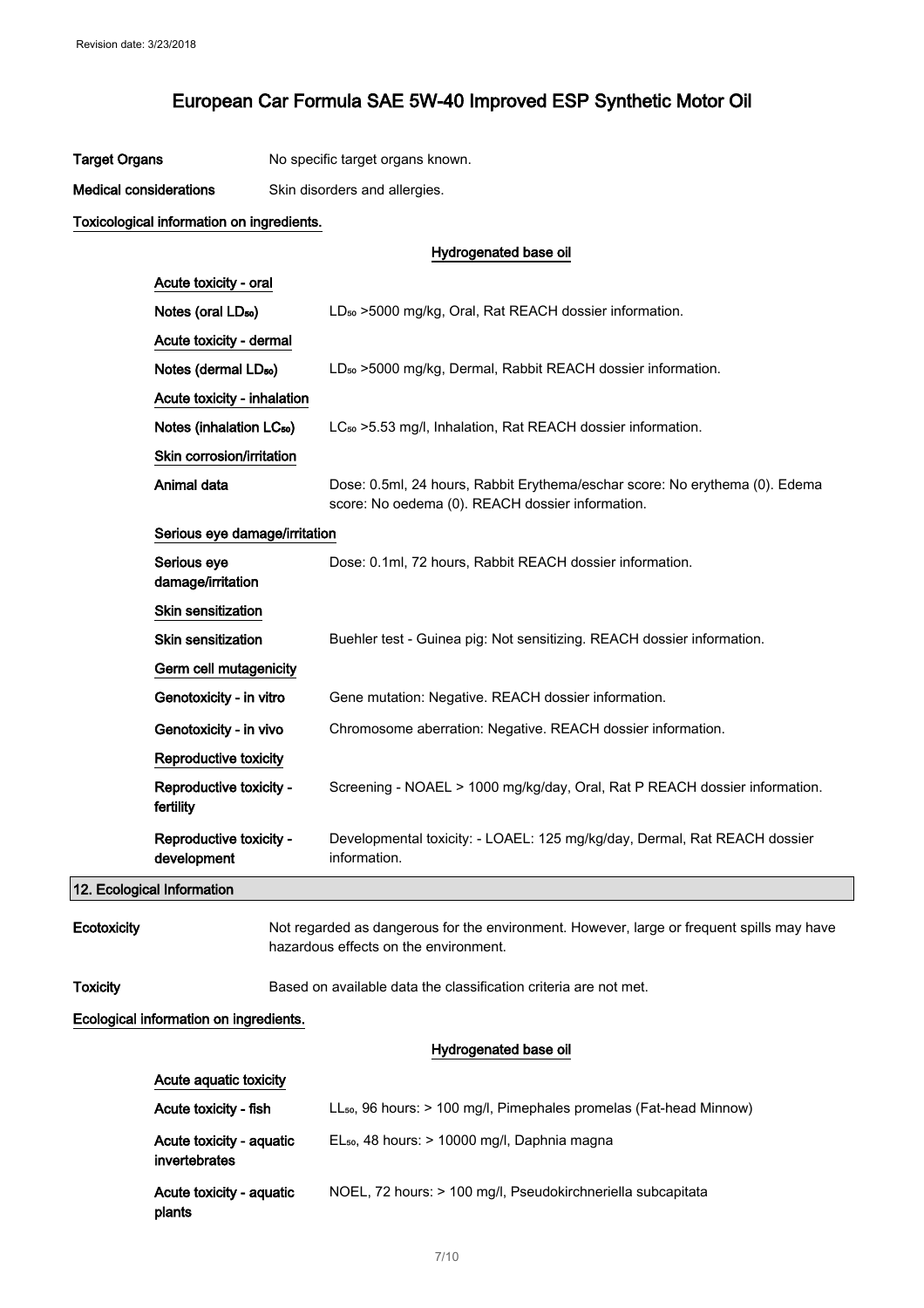#### Persistence and degradability

Persistence and degradability The degradability of the product is not known.

#### Ecological information on ingredients.

#### Hydrogenated base oil

| Biodegradation                             | Water - Degradation 31: 28 days<br>Inherently biodegradable.                                                                                                                                                                                                                                                                                                                                                                  |
|--------------------------------------------|-------------------------------------------------------------------------------------------------------------------------------------------------------------------------------------------------------------------------------------------------------------------------------------------------------------------------------------------------------------------------------------------------------------------------------|
| <b>Bioaccumulative potential</b>           |                                                                                                                                                                                                                                                                                                                                                                                                                               |
| <b>Bio-Accumulative Potential</b>          | No data available on bioaccumulation.                                                                                                                                                                                                                                                                                                                                                                                         |
| <b>Partition coefficient</b>               | Not available.                                                                                                                                                                                                                                                                                                                                                                                                                |
| Mobility in soil                           |                                                                                                                                                                                                                                                                                                                                                                                                                               |
| <b>Mobility</b>                            | No data available.                                                                                                                                                                                                                                                                                                                                                                                                            |
| Other adverse effects                      |                                                                                                                                                                                                                                                                                                                                                                                                                               |
| Other adverse effects                      | None known.                                                                                                                                                                                                                                                                                                                                                                                                                   |
| 13. Disposal considerations                |                                                                                                                                                                                                                                                                                                                                                                                                                               |
| Waste treatment methods                    |                                                                                                                                                                                                                                                                                                                                                                                                                               |
| General information                        | The generation of waste should be minimized or avoided wherever possible. Reuse or recycle<br>products wherever possible. This material and its container must be disposed of in a safe<br>way. Disposal of this product, process solutions, residues and by-products should at all times<br>comply with the requirements of environmental protection and waste disposal legislation and<br>any local authority requirements. |
| <b>Disposal methods</b>                    | Dispose of surplus products and those that cannot be recycled via a licensed waste disposal<br>contractor. Waste packaging should be collected for reuse or recycling. Incineration or landfill<br>should only be considered when recycling is not feasible. Waste should not be disposed of<br>untreated to the sewer unless fully compliant with the requirements of the local water<br>authority.                          |
| 14. Transport information                  |                                                                                                                                                                                                                                                                                                                                                                                                                               |
| General                                    | The product is not covered by international regulations on the transport of dangerous goods<br>(IMDG, IATA, DOT, TDG).                                                                                                                                                                                                                                                                                                        |
| <b>UN Number</b>                           |                                                                                                                                                                                                                                                                                                                                                                                                                               |
| Not applicable.                            |                                                                                                                                                                                                                                                                                                                                                                                                                               |
| UN proper shipping name<br>Not applicable. |                                                                                                                                                                                                                                                                                                                                                                                                                               |

### Transport hazard class(es)

#### Transport labels

No transport warning sign required.

### Packing group

Not applicable.

#### Environmental hazards

#### Environmentally Hazardous Substance

No.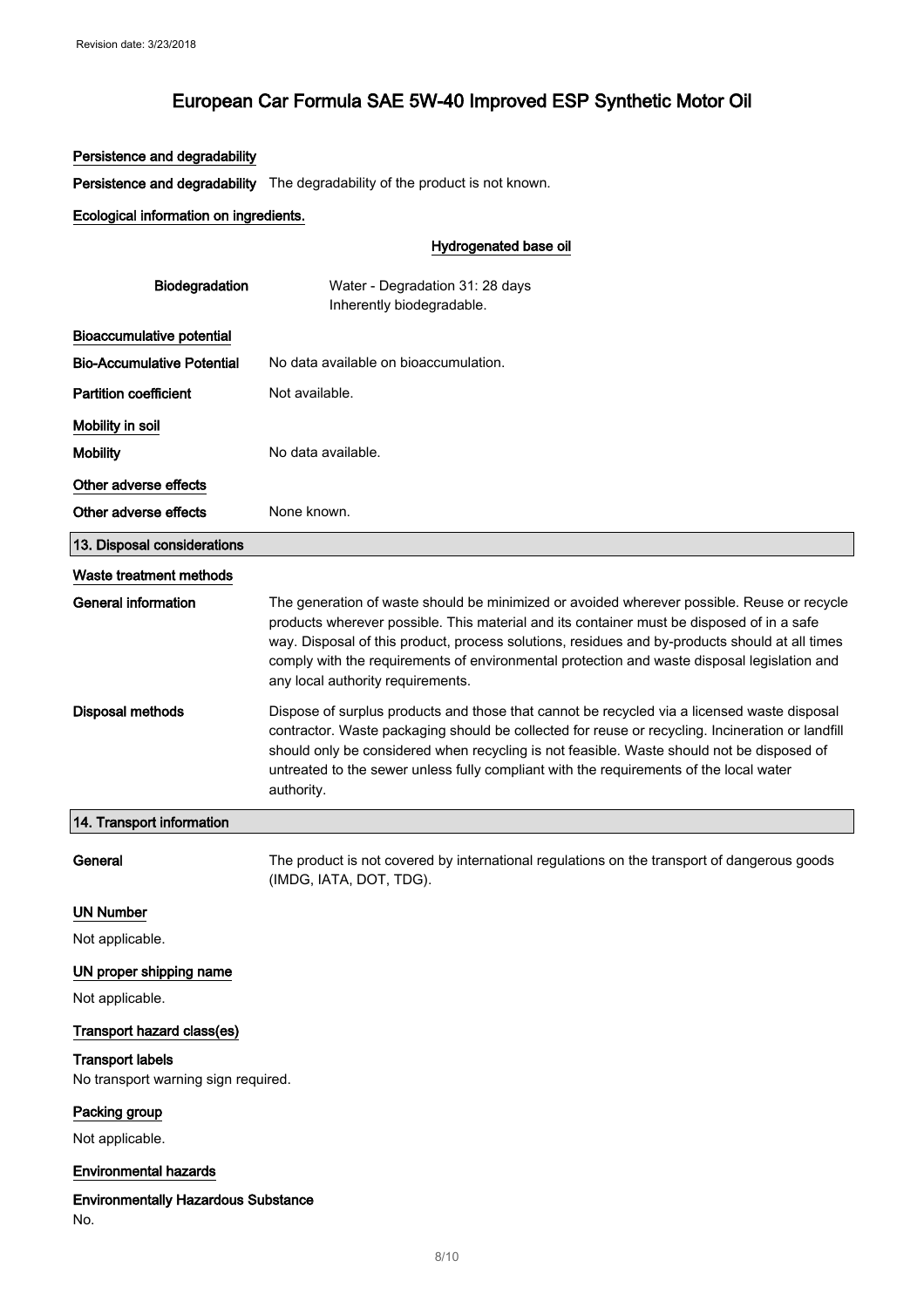#### Special precautions for user

| Not applicable.                                                                                           |                                                                                                                                                                  |
|-----------------------------------------------------------------------------------------------------------|------------------------------------------------------------------------------------------------------------------------------------------------------------------|
| <b>DOT TIH Zone</b>                                                                                       | Not applicable.                                                                                                                                                  |
| Transport in bulk according to<br>Annex II of MARPOL 73/78<br>and the IBC Code                            | Not applicable.                                                                                                                                                  |
| 15. Regulatory information                                                                                |                                                                                                                                                                  |
| <b>Regulatory References</b>                                                                              | OSHA Hazard Communication Standard 29 CFR §1910.1200 Hazardous Products Regulation<br>(SOR/2015-17) Transportation of Dangerous Goods Regulations -SOR/2015-100. |
| <b>US Federal Regulations</b>                                                                             | SARA Section 302 Extremely Hazardous Substances Tier II Threshold Planning Quantities                                                                            |
| None of the ingredients are listed or exempt.                                                             |                                                                                                                                                                  |
| None of the ingredients are listed or exempt.                                                             | CERCLA/Superfund, Hazardous Substances/Reportable Quantities (EPA)                                                                                               |
| None of the ingredients are listed or exempt.                                                             | <b>SARA Extremely Hazardous Substances EPCRA Reportable Quantities</b>                                                                                           |
| <b>SARA 313 Emission Reporting</b><br>The following ingredients are listed or exempt:                     |                                                                                                                                                                  |
| Zinc alkyl dithiophosphate<br>1.0%                                                                        |                                                                                                                                                                  |
| <b>CAA Accidental Release Prevention</b><br>None of the ingredients are listed or exempt.                 |                                                                                                                                                                  |
| SARA (311/312) Hazard Categories<br>None of the ingredients are listed or exempt.                         |                                                                                                                                                                  |
| <b>OSHA Highly Hazardous Chemicals</b><br>None of the ingredients are listed or exempt.                   |                                                                                                                                                                  |
| <b>US State Regulations</b>                                                                               |                                                                                                                                                                  |
| None of the ingredients are listed or exempt.                                                             | California Proposition 65 Carcinogens and Reproductive Toxins                                                                                                    |
| California Air Toxics "Hot Spots" (A-I)<br>None of the ingredients are listed or exempt.                  |                                                                                                                                                                  |
| California Air Toxics "Hot Spots" (A-II)<br>None of the ingredients are listed or exempt.                 |                                                                                                                                                                  |
| <b>California Directors List of Hazardous Substances</b><br>None of the ingredients are listed or exempt. |                                                                                                                                                                  |
| Massachusetts "Right To Know" List<br>None of the ingredients are listed or exempt.                       |                                                                                                                                                                  |
| Rhode Island "Right To Know" List<br>None of the ingredients are listed or exempt.                        |                                                                                                                                                                  |